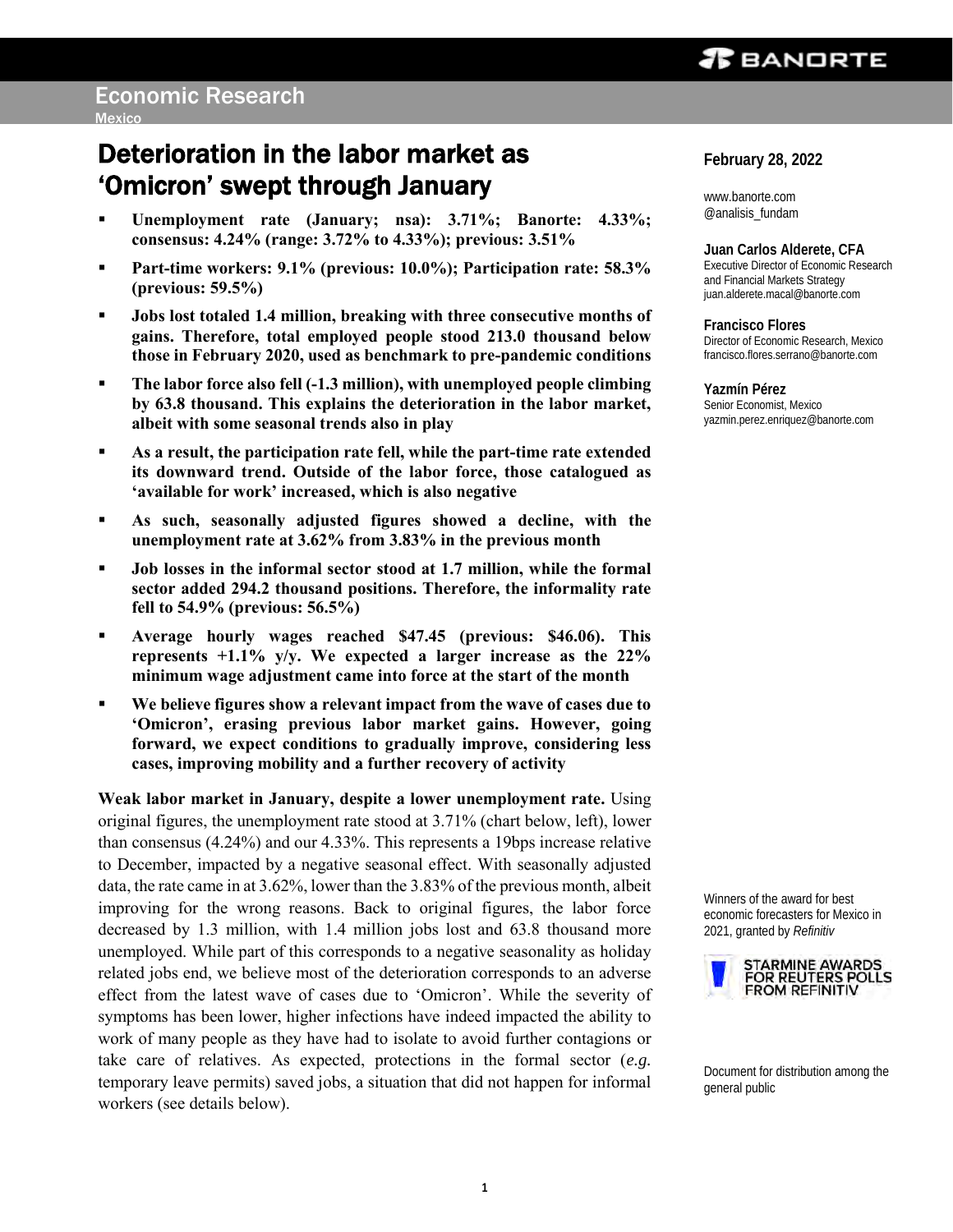The participation rate fell, standing at 58.3% (previous: 59.5%). This was driven by the sharp decline in the labor force, while people outside of the labor force increased by 1.0 million. From these, those classified as 'available' increased by 396.3 thousand, while those 'not available' rose by 648.8 thousand. Among the former, we see as negative that the largest expansion was in those that 'are not looking for a job because they do not see chances of finding one', which likely reflects a more challenging backdrop. Total employees reached 55.5 million, which is lower by 213.0 thousand than the level seen in February 2020, before the virus. As in previous releases, we sum those 'available for work' not in the labor force both to the unemployed and the labor force to reflect labor market conditions more accurately. With this, the 'expanded' unemployment rate stood at 15.3%, above the 14.4% of the previous month. As a reference, in February 2020 it reached 12.2%.





Note: Dotted lines correspond to data obtained through the phone-only survey. The grey line indicates the hybrid survey Source: Banorte with data from INEGI

**Strong losses in the informal sector, with little signs of the minimum wage increase.** Out of the 1.4 million jobs lost, 1.7 million corresponded to the informal sector, with a gain of 294.2 thousand in the formal economy. The latter is even more positive than what figures from IMSS suggested, likely boosted by gains in the armed forces or other government dependencies. We believe this strong disparity is explained by many factors, including: (1) Law provisions which safeguard employment; (2) a larger degree of self-employment in the informal sector; and (3) reduction in mobility. As a result, the informality rate decreased to 54.9% (previous: 56.5%). By sectors, services were the most impacted at -857.7 thousand, noting sharp decreases in social (-257.1 thousand) and 'diverse' (-398.6 thousand). In industry (-537.7 thousand), construction was the lowest with -363.4 thousand, followed by manufacturing (-130.9 thousand). Lastly, the primary sector added 45.4 thousand positions. On the other hand, the part-time rate fell to 9.1% from 10.0%, which is favorable considering the broader impact on other indicators. The average hourly wage stood at \$47.45, higher by \$1.39 sequentially and decelerating to  $+1.1\%$  y/y. We should note that we expected a more significant increase as the [22% rise in the minimum wage](https://www.banorte.com/cms/casadebolsabanorteixe/analisisyestrategia/analisiseconomico/mexico/20211202_Minimum_Wage_2022.pdf) came into effect at the beginning of the month. However, given the impact to employment along other adverse trends, it seems that the hike could take longer to be reflected, thus being and additional drag for an additional recovery of domestic demand.

**2**

Note: Dotted lines correspond to data obtained through the phone-only survey. The grey line indicates the hybrid survey Source: Banorte with data from INEGI **Jan-07 Jan-10 Jan-13 Jan-16 Jan-19 Jan-22**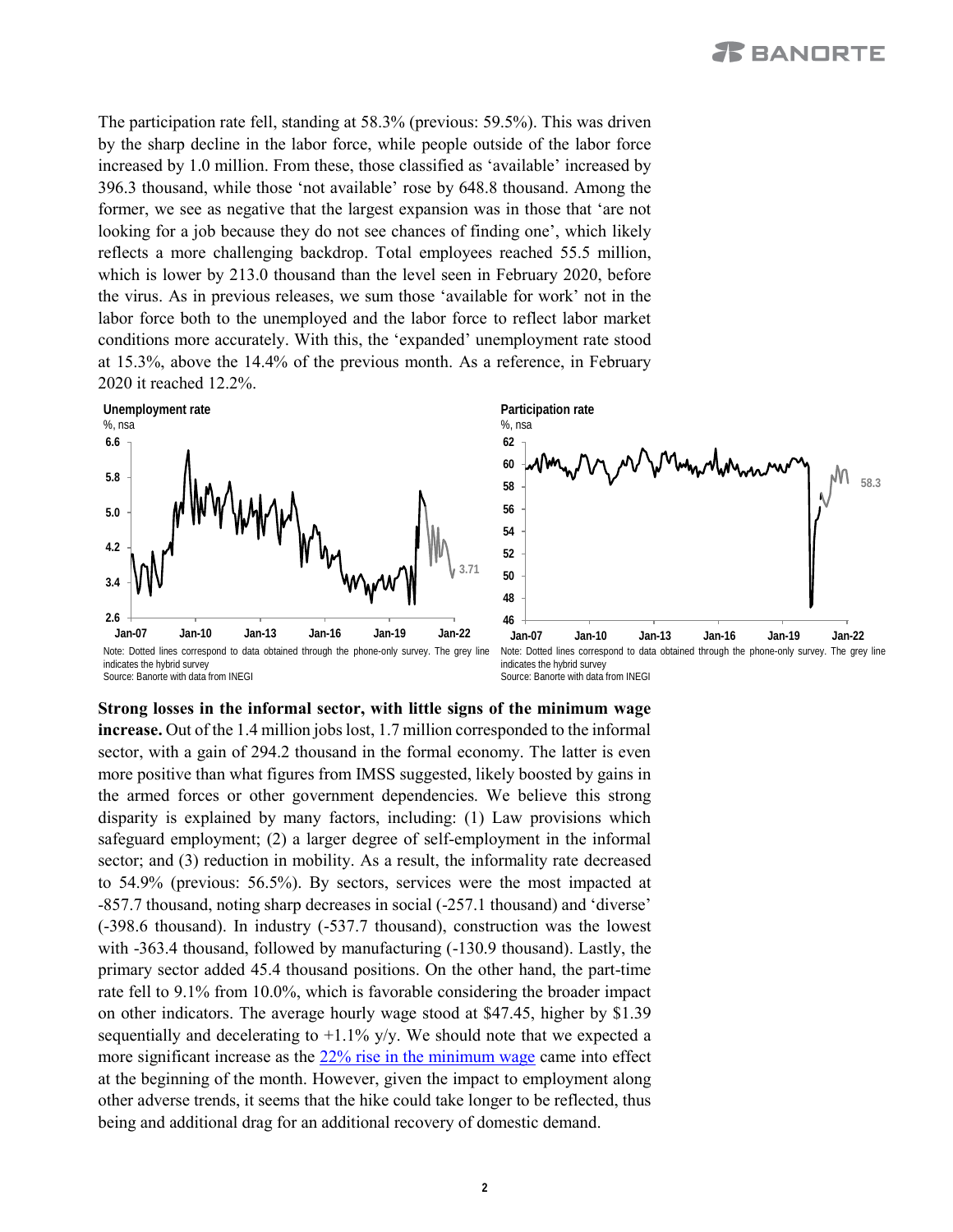#### **INEGI's employment report** Non-seasonally adjusted figures

| %                                | Jan-22 | Dec-21 | <b>Difference</b> |
|----------------------------------|--------|--------|-------------------|
| Unemployment rate                | 3.71   | 3.51   | 0.19              |
| Participation rate               | 58.3   | 59.5   | 1.2               |
| Part-time workers rate           | 9.1    | 10.0   | $-0.9$            |
| Formal employment                | 45.1   | 43.5   | 1.6               |
| Informal employment <sup>1</sup> | 54.9   | 56.5   | $-1.6$            |
| Working in the informal economy  | 27.5   | 29.7   | $-2.2$            |
| Working in the formal economy    | 27.3   | 26.8   | 0.6               |

Source: INEGI

 $\overline{a}$ 

**Likely recovery in coming months as epidemiological conditions improve.** We believe today's report is consistent with signs of a [deterioration](https://www.banorte.com/cms/casadebolsabanorteixe/analisisyestrategia/analisiseconomico/mexico/20220218_Timely_Indicator_Jan.pdf) in economic [activity](https://www.banorte.com/cms/casadebolsabanorteixe/analisisyestrategia/analisiseconomico/mexico/20220218_Timely_Indicator_Jan.pdf) as a result of the latest COVID-19 wave. As such, it shows that the economy is still highly dependent on an improvement on the pandemic front and thus remains as the most important risk to the downside, especially in the informal sector.

Considering the latter, the mild improvement across February might lay the groundwork for a partial recovery of jobs. Specifically, cases have decreased rapidly, while mobility has consolidated above pre-pandemic levels. In addition, and given the latter, IMSS stopped its online temporary leave system, suggesting a further improvement. Based on the institute's figures, permits from January 10<sup>th</sup> (when the program started) to February  $3<sup>rd</sup>$  reached 314.8 thousand, with only an additional 58.7 thousand until February  $21<sup>st</sup>$  (with the program ending February 22<sup>nd</sup>). While this suggests a better outlook for the formal sector, we do not rule out gains in informality, rebounding after sharp losses. Moreover, starting in March, the seasonal trend takes a turn for the better, which might also help consolidate gains further ahead. On wages, we think the expected adjustment, on top of additional pressures due to inflation, will likely be reflected in coming months, especially as the labor market achieves a firmer recovery.

While the medium-term trend seems better considering likely progress on the pandemic front (*e.g.* vaccine boosters, new treatments), new risks such as rising geopolitical tensions –with the Russian invasion of Ukraine– might dampen global dynamism. Despite of this, we maintain our year-end estimate for the unemployment rate at 3.7% (sa), albeit with lower distortions and accompanied by a higher participation rate.

<sup>&</sup>lt;sup>1</sup> Informal employment considers workers not affiliated to the Social Security Institutes (IMSS and ISSSTE) and the armed forces. However, those in the formal economy do pay some form of income tax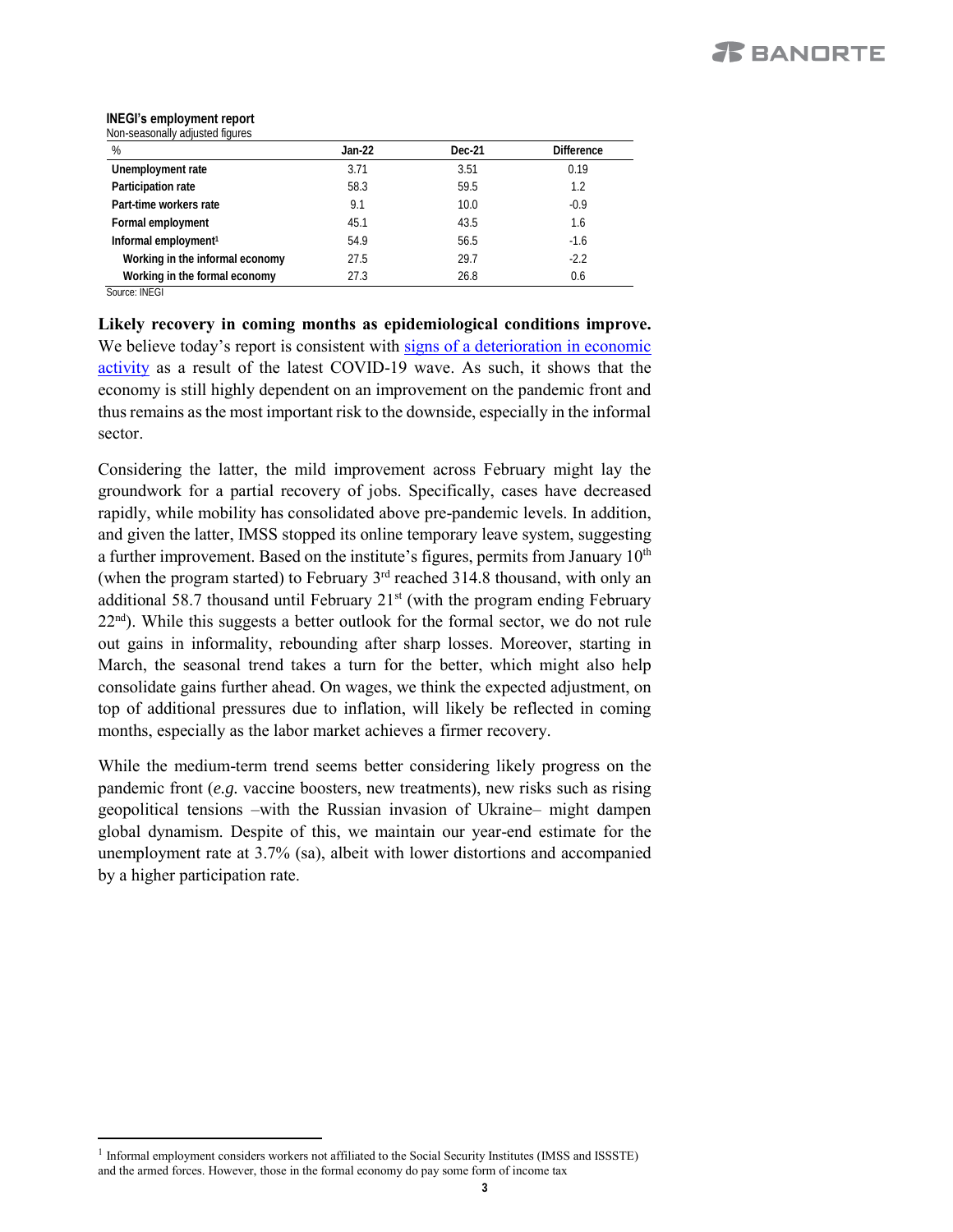

#### **Analyst Certification**

**We, Alejandro Padilla Santana, Juan Carlos Alderete Macal, Alejandro Cervantes Llamas, Manuel Jiménez Zaldívar, Marissa Garza Ostos, Francisco José Flores Serrano, Katia Celina Goya Ostos, José Luis García Casales, Yazmín Selene Pérez Enríquez, José Itzamna Espitia Hernández, Carlos Hernández García, Paola Soto Leal, Víctor Hugo Cortes Castro, Hugo Armando Gómez Solís, Daniela Olea Suárez, Miguel Alejandro Calvo Domínguez, Luis Leopoldo López Salinas, Leslie Thalía Orozco Vélez, Gerardo Daniel Valle Trujillo and Isaías Rodríguez Sobrino, certify that the points of view expressed in this document are a faithful reflection of our personal opinion on the company (s) or firm (s) within this report, along with its affiliates and/or securities issued. Moreover, we also state that we have not received, nor receive, or will receive compensation other than that of Grupo Financiero Banorte S.A.B. of C.V for the provision of our services.**

#### **Relevant statements.**

**In accordance with current laws and internal procedures manuals, analysts are allowed to hold long or short positions in shares or securities issued by companies that are listed on the Mexican Stock Exchange and may be the subject of this report; nonetheless, equity analysts have to adhere to certain rules that regulate their participation in the market in order to prevent, among other things, the use of private information for their benefit and to avoid conflicts of interest. Analysts shall refrain from investing and holding transactions with securities or derivative instruments directly or through an intermediary person, with Securities subject to research reports, from 30 calendar days prior to the issuance date of the report in question, and up to 10 calendar days after its distribution date.**

#### **Compensation of Analysts.**

Analysts' compensation is based on activities and services that are aimed at benefiting the investment clients of Casa de Bolsa Banorte and its subsidiaries. Such compensation is determined based on the general profitability of the Brokerage House and the Financial Group and on the individual performance of each analyst. However, investors should note that analysts do not receive direct payment or compensation for any specific transaction in investment banking or in other business areas.

#### **Last-twelve-month activities of the business areas.**

*Grupo Financiero Banorte S.A.B. de C.V., through its business areas, provides services that include, among others, those corresponding to investment*  banking and corporate banking, to a large number of companies in Mexico and abroad. It may have provided, is providing or, in the future, will provide a service *such as those mentioned to the companies or firms that are the subject of this report. Casa de Bolsa Banorte or its affiliates receive compensation from such corporations in consideration of the aforementioned services.*

*Over the course of the last twelve months, Grupo Financiero Banorte S.A.B. C.V., has not obtained compensation for services rendered by the investment bank or by any of its other business areas of the following companies or their subsidiaries, some of which could be analyzed within this report.*

#### **Activities of the business areas during the next three months.**

Casa de Bolsa Banorte, Grupo Financiero Banorte or its subsidiaries expect to receive or intend to obtain revenue from the services provided by investment banking or any other of its business areas, by issuers or their subsidiaries, some of which could be analyzed in this report.

#### **Securities holdings and other disclosures**.

As of the end of last quarter, Grupo Financiero Banorte S.A.B. of C.V. has not held investments, directly or indirectly, in securities or derivative financial instruments, whose underlying securities are the subject of recommendations, representing 1% or more of its investment portfolio of outstanding securities or 1 % of the issuance or underlying of the securities issued.

None of the members of the Board of Grupo Financiero Banorte and Casa de Bolsa Banorte, along general managers and executives of an immediately below level, have any charges in the issuers that may be analyzed in this document.

The Analysts of Grupo Financiero Banorte S.A.B. of C.V. do not maintain direct investments or through an intermediary person, in the securities or derivative instruments object of this analysis report.

#### **Guide for investment recommendations.**

|             | Reference                                                                                                                                                                                                                             |
|-------------|---------------------------------------------------------------------------------------------------------------------------------------------------------------------------------------------------------------------------------------|
| <b>BUY</b>  | When the share expected performance is greater than the MEXBOL estimated performance.                                                                                                                                                 |
| <b>HOLD</b> | When the share expected performance is similar to the MEXBOL estimated performance.                                                                                                                                                   |
| <b>SELL</b> | When the share expected performance is lower than the MEXBOL estimated performance.<br>Ford Morral Mic document office a decoral admitse of becomercial compared and controlled the first Morral Communication of Firewald Waldege to |

Even though this document offers a general criterion of investment, we urge readers to seek advice from their own Consultants or Financial Advisors, in order to consider whether any of the values mentioned in this report are in line with their investment goals, risk and financial position.

#### *Determination of Target Prices*

For the calculation of estimated target prices for securities, analysts use a combination of methodologies generally accepted among financial analysts, including, but not limited to, multiples analysis, discounted cash flows, sum-of-the-parts or any other method that could be applicable in each specific case according to the current regulation. No guarantee can be given that the target prices calculated for the securities will be achieved by the analysts of Grupo Financiero Banorte S.A.B. C.V, since this depends on a large number of various endogenous and exogenous factors that affect the performance of the issuing company, the environment in which it performs, along with the influence of trends of the stock market, in which it is listed. Moreover, the investor must consider that the price of the securities or instruments can fluctuate against their interest and cause the partial and even total loss of the invested capital.

The information contained hereby has been obtained from sources that we consider to be reliable, but we make no representation as to its accuracy or completeness. The information, estimations and recommendations included in this document are valid as of the issue date but are subject to modifications and changes without prior notice; Grupo Financiero Banorte S.A.B. of C.V. does not commit to communicate the changes and also to keep the content of this document updated. Grupo Financiero Banorte S.A.B. of C.V. takes no responsibility for any loss arising from the use of this report or its content. This document may not be photocopied, quoted, disclosed, used, or reproduced in whole or in part without prior written authorization from Grupo Financiero Banorte S.A.B. of C.V.